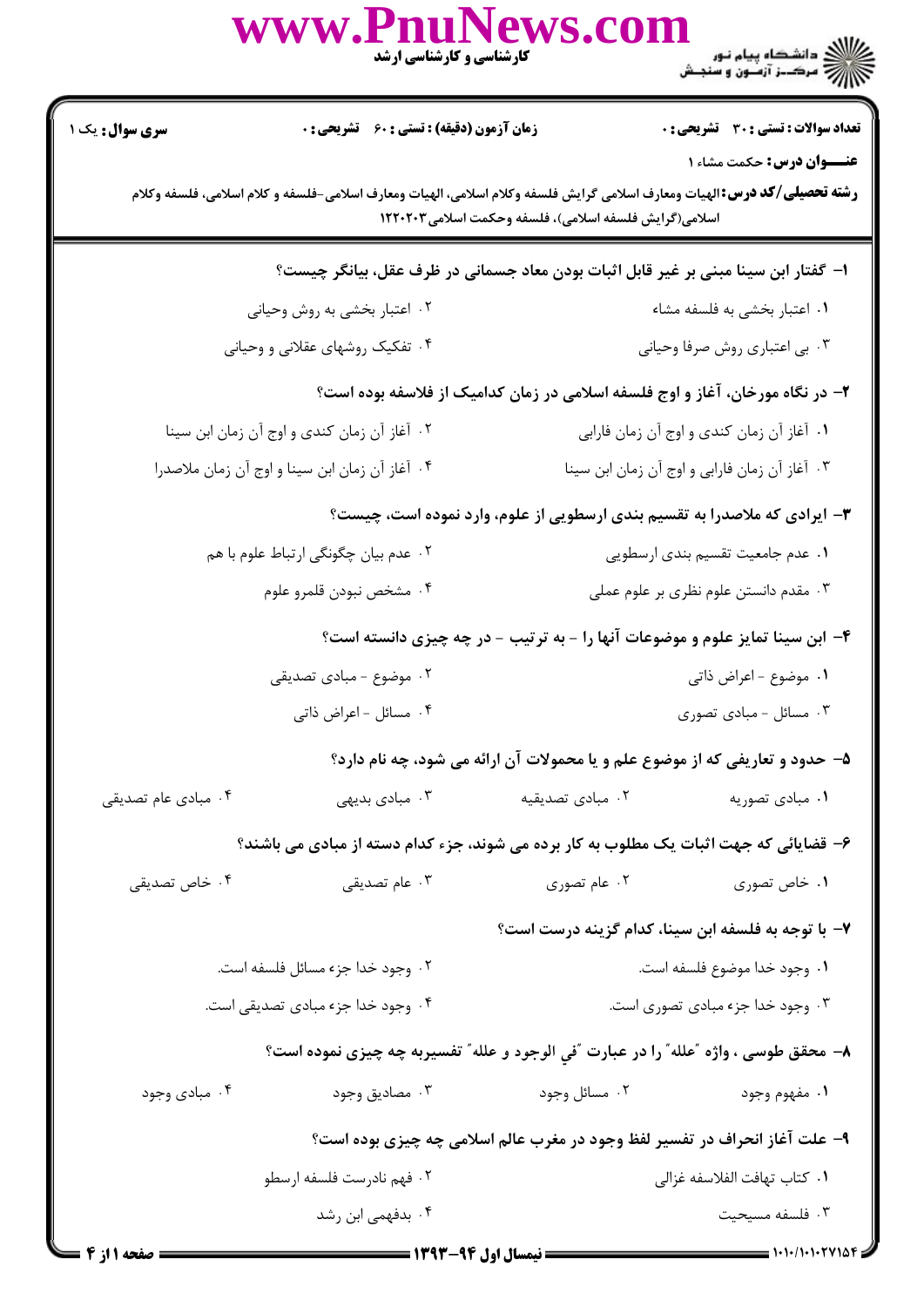|                                                                                                                                                                                                                      | www.PnuNews.co                                                                                            | کارشناسی و کارشناسی ارشد         | ے ۔<br>کا ایک دانشگاہ پیام نور<br>کا ایک مرکبز آزمون و سنجش                     |  |
|----------------------------------------------------------------------------------------------------------------------------------------------------------------------------------------------------------------------|-----------------------------------------------------------------------------------------------------------|----------------------------------|---------------------------------------------------------------------------------|--|
| <b>سری سوال : ۱ یک</b>                                                                                                                                                                                               | <b>زمان آزمون (دقیقه) : تستی : 60 گشریحی : 0</b>                                                          |                                  | <b>تعداد سوالات : تستی : 30 ٪ تشریحی : 0</b>                                    |  |
| عنــوان درس: حکمت مشاء ۱<br><b>رشته تحصيلي/كد درس:</b> الهيات ومعارف اسلامي گرايش فلسفه وكلام اسلامي، الهيات ومعارف اسلامي-فلسفه و كلام اسلامي، فلسفه وكلام<br>اسلامی(گرایش فلسفه اسلامی)، فلسفه وحکمت اسلامی۱۲۲۰۲۰۳ |                                                                                                           |                                  |                                                                                 |  |
|                                                                                                                                                                                                                      |                                                                                                           |                                  | ∙۱- سنگ بنای فلسفه ابن سینا در مباحث هستی شناسی ً بر چه چیزی استوار شده است؟    |  |
| ۰۴ بر اعتباریت ماهیت                                                                                                                                                                                                 | ۰۳ بر اعتباريت وجود                                                                                       | ۰۲ اتحاد وجود و ماهیت            | ۰۱ تمایز وجود و ماهیت                                                           |  |
|                                                                                                                                                                                                                      |                                                                                                           |                                  | 11- مشائیان و ملاصدرا - به ترتیب - چه چیزی را مانع تعقل مفهوم کلی دانسته اند؟   |  |
|                                                                                                                                                                                                                      | ٢. نقص تجريد - ضعف وجودي                                                                                  |                                  | ۰۱ ماهیت محسوس - غواشی مادی                                                     |  |
|                                                                                                                                                                                                                      | ۴. ضعف وجودي - نقص تجريد                                                                                  |                                  | ۰۳ غواشي مادي - ضعف وجودي                                                       |  |
|                                                                                                                                                                                                                      |                                                                                                           |                                  | ۱۲- در کدام گزینه دیدگاه شیخ اشراق در مورد کلی های طبیعی بیان شده است؟          |  |
|                                                                                                                                                                                                                      | ۰۲ کلی طبیعی وجود خارجی ندارد.                                                                            |                                  | ۰۱ کلی طبیعی مجموع عارض و معروض است.                                            |  |
|                                                                                                                                                                                                                      | ۰۴ کلی طبیعی بر ماهیات نوعی حمل می شود.                                                                   |                                  | ۰۳ کلی طبیعی جزء معقولات ثانیه است.                                             |  |
|                                                                                                                                                                                                                      |                                                                                                           |                                  | ۱۳- سبزواری، کدامیک از اعتبارات ماهیت را کلی طبیعی دانسته است؟                  |  |
| ۰۴ به شرط شيء                                                                                                                                                                                                        | ۰۳ به شرط لا                                                                                              | ۰۲ لا به شرط قسمی                | ۰۱ لا به شرط مقسمی                                                              |  |
|                                                                                                                                                                                                                      |                                                                                                           |                                  | ۱۴- فارابی، کدام مورد را برای بار اول ، وارد مباحث فلسفی کرد؟                   |  |
| ۰۲ بحث تغایر مفهومی وجود و ماهیت                                                                                                                                                                                     |                                                                                                           | ٠١ بحث وجود و ماهيت              |                                                                                 |  |
| ۰۴ بحث اصالت وجود و اعتباريت ماهيت                                                                                                                                                                                   |                                                                                                           | ۰۳ بحث عروض وجود بر ماهيت        |                                                                                 |  |
|                                                                                                                                                                                                                      | <b>۱۵</b> - طبق اعتقاد ملا صدرا و ابن سینا - به ترتیب - <u>تحقق و</u> جود و ماهیت در عالم خارج چگونه است؟ |                                  |                                                                                 |  |
| ۰۲ عروض ماهیت بر وجود - عروض وجود بر ماهیت                                                                                                                                                                           |                                                                                                           | ۰۱ عروض وجود بر ماهيت - به اتحاد |                                                                                 |  |
| ۰۴ عروض وجود بر ماهيت - عروض ماهيت بر وجود                                                                                                                                                                           |                                                                                                           | ۰۳ به اتحاد - عروض وجود بر ماهيت |                                                                                 |  |
|                                                                                                                                                                                                                      |                                                                                                           |                                  | ۱۶– کدام یک از فلاسفه زیر، عروض وجود بر ماهیت را عروض خارجی دانسته است؟         |  |
| ۰۴ ابن رشد                                                                                                                                                                                                           | ۰۳ سهروردی                                                                                                | ۰۲ ملاصدرا                       | ۰۱ ابن سینا                                                                     |  |
|                                                                                                                                                                                                                      |                                                                                                           |                                  | ۱۷- شروع رسمی بحث اصالت ماهیت و تفکیک جدی آن را مربوط به کدام دوران دانسته اند؟ |  |
| ۰۴ میرداماد - ملاصدرا                                                                                                                                                                                                | ۰۳ کندی - ابن سینا                                                                                        | ۰۲ فارابی - ملاصدرا              | ٠١. ابن سينا - سهروردى                                                          |  |
|                                                                                                                                                                                                                      | ۱۸– از نظر ابن سینا، لازمه قول به اشتراک لفظی وجود، جایز دانستن کدام یک از محالات زیر می باشد؟            |                                  |                                                                                 |  |
|                                                                                                                                                                                                                      | ۰۲ ارتفاع نقیضین                                                                                          |                                  | ٠١. اجتماع نقيضين                                                               |  |
|                                                                                                                                                                                                                      | ۰۴ اجتماع و ارتفاع نقيضين                                                                                 |                                  | ۰۳ اجتماع ضدین                                                                  |  |
|                                                                                                                                                                                                                      |                                                                                                           |                                  |                                                                                 |  |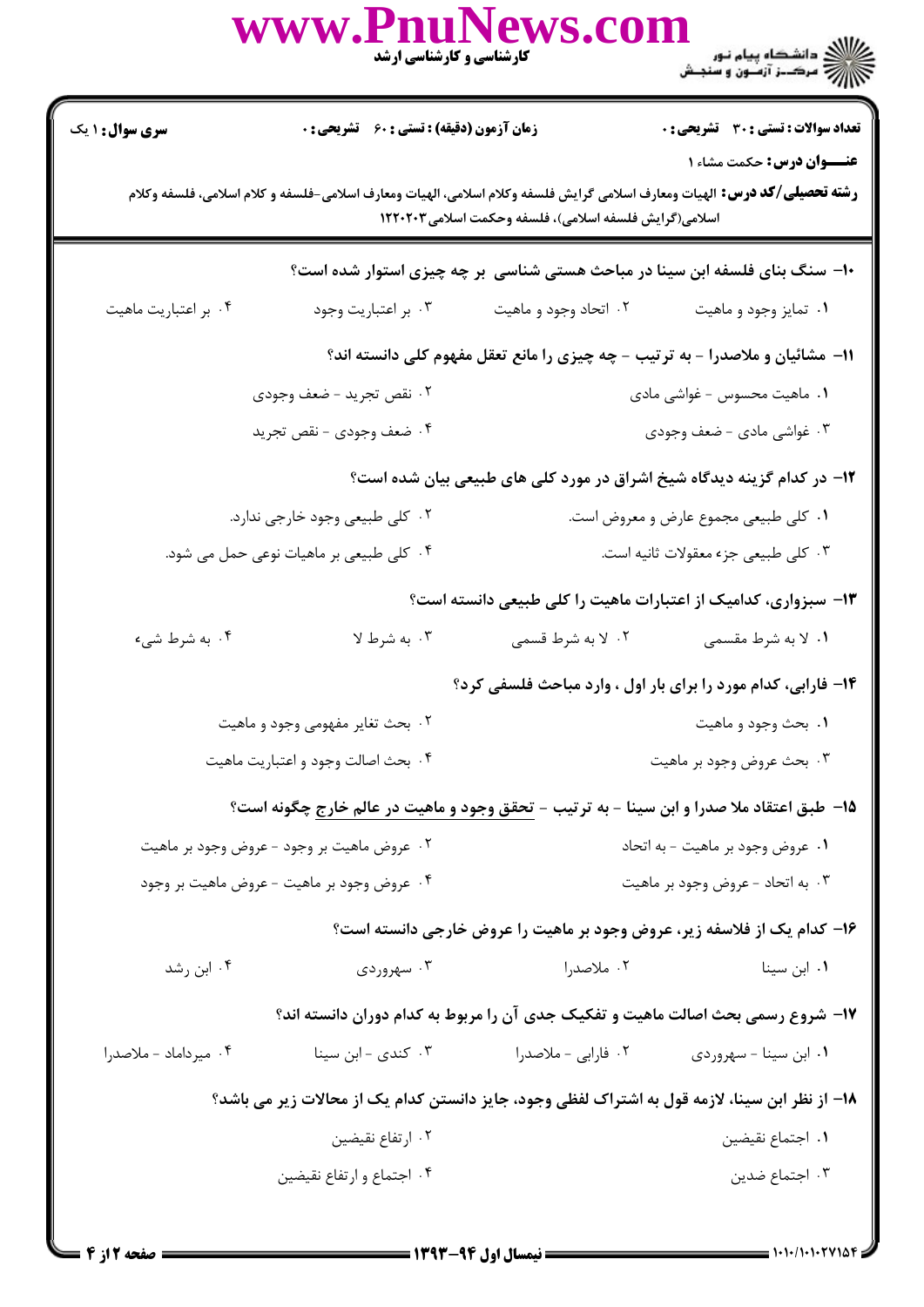|                                                                                                                                                                                                                              | www.PnuNews.col<br><b>کارشناسی و کارشناسی ارشد</b>                                                          |                                         | ع الشکاه پیام نور<br>اگر دانشگاه پیام نور<br>اگر مرک: آزمون و سنجش     |  |  |  |
|------------------------------------------------------------------------------------------------------------------------------------------------------------------------------------------------------------------------------|-------------------------------------------------------------------------------------------------------------|-----------------------------------------|------------------------------------------------------------------------|--|--|--|
| <b>سری سوال : ۱ یک</b>                                                                                                                                                                                                       | <b>زمان آزمون (دقیقه) : تستی : 60 ٪ تشریحی : 0</b>                                                          |                                         | <b>تعداد سوالات : تستی : 30 ٪ تشریحی : 0</b>                           |  |  |  |
| <b>عنـــوان درس:</b> حکمت مشاء ۱<br><b>رشته تحصیلی/گد درس:</b> الهیات ومعارف اسلامی گرایش فلسفه وکلام اسلامی، الهیات ومعارف اسلامی-فلسفه و کلام اسلامی، فلسفه وکلام<br>اسلامی(گرایش فلسفه اسلامی)، فلسفه وحکمت اسلامی۱۲۲۰۲۰۳ |                                                                                                             |                                         |                                                                        |  |  |  |
|                                                                                                                                                                                                                              |                                                                                                             |                                         | ۱۹- مهم ترین مساله وجودشناسی، بویژه در فلسفه ابن سینا چیست؟            |  |  |  |
|                                                                                                                                                                                                                              | ۰۲ تمایز بین وجود و ماهیت                                                                                   |                                         | ۰۱ عروض وجود بر ماهيت                                                  |  |  |  |
|                                                                                                                                                                                                                              | ۰۴ اشتراک معنوی وجود                                                                                        |                                         | ۰۳ اصالت و تشکیک وجود                                                  |  |  |  |
| <b>۲۰</b> - نزاع اصلی اصالت وجودی ها و اصالت ماهیتی ها بر سر چیست؟                                                                                                                                                           |                                                                                                             |                                         |                                                                        |  |  |  |
| ۰۲ درباره معانی اعتباریت و اصالت                                                                                                                                                                                             |                                                                                                             |                                         | ٠١ واقعيت داشتن وجود يا ماهيت                                          |  |  |  |
| ۰۴ درباره معقول ثانی منطقی دانستن ماهیت                                                                                                                                                                                      |                                                                                                             | ۰۳ درباره معقول ثانی فلسفی دانستن وجود  |                                                                        |  |  |  |
|                                                                                                                                                                                                                              |                                                                                                             |                                         | <mark>۲۱</mark> - در نگاه ابن سینا، اگر وجود اصیل نباشد.               |  |  |  |
|                                                                                                                                                                                                                              | ۰۲ ماهیات به خودی خود ایجاد خواهند شد.                                                                      | ٠١ توحيد ذاتي خدا قابل تصور نخواهد بود. |                                                                        |  |  |  |
| ۰۴ وجود ذهنی موجود نخواهد شد.                                                                                                                                                                                                |                                                                                                             | ۰۳ ماهیات تحقق پیدا نخواهند کرد.        |                                                                        |  |  |  |
|                                                                                                                                                                                                                              |                                                                                                             |                                         | ۲۲- ملاصدرا در کتاب اسفار، مجعول واقعی و بالذات را چه چیزی دانسته است؟ |  |  |  |
| ۰۴ حدوث                                                                                                                                                                                                                      | ۰۳ صیرورت                                                                                                   | ۰۲ ماهیت                                | ۰۱ وجود                                                                |  |  |  |
|                                                                                                                                                                                                                              | ٢٣- ابن سينا با بيان عبارت ″و لا يشترك ما ليس بموجود في افاده الوجود″ درصدد اثبات چه چيزى بر آمده است؟      |                                         |                                                                        |  |  |  |
| ۰۴ تشخص وجود                                                                                                                                                                                                                 | ۰۳ بساطت وجود                                                                                               | ۰۲ مجعول بودن وجود                      | ۰۱ اشتراک معنایی وجود                                                  |  |  |  |
|                                                                                                                                                                                                                              | ٢۴– عبارت "الوجود الواجبي و العلي اتم من الوجود المعلولي" از شيخ اشراق، بيان كننده كداميك از صفات وجود است؟ |                                         |                                                                        |  |  |  |
|                                                                                                                                                                                                                              | ۰۲ اصالت و اشتراک معنوی وجود                                                                                | ۰۱ اشتراک معنوی و بساطت وجود            |                                                                        |  |  |  |
| ۰۴ اصالت و تشکیک وجود                                                                                                                                                                                                        |                                                                                                             | ۰۳ تمایز وجود با ماهیت                  |                                                                        |  |  |  |
|                                                                                                                                                                                                                              |                                                                                                             |                                         | ۲۵- مهم ترین چالش بین طرفداران فلسفه ابن سینا و حکمت متعالیه چیست؟     |  |  |  |
| ۰۴ تشکیک در وجود                                                                                                                                                                                                             | ۰۳ بداهت وجود                                                                                               | ۰۲ اصالت وجود                           | ٠١. بساطت وجود                                                         |  |  |  |
|                                                                                                                                                                                                                              |                                                                                                             |                                         | ۲۶- اصل نظریه تشکیک در وجود، از کجا وارد فلسفه اسلامی شده است؟         |  |  |  |
| ۰۲ از اندیشه های مسیحیت است.                                                                                                                                                                                                 |                                                                                                             |                                         | ۰۱ از اندیشه های یونان قدیم است.                                       |  |  |  |
| ۰۴ از ابتکارات فلاسفه اسلامی است.                                                                                                                                                                                            |                                                                                                             |                                         | ۰۳ از اندیشه های ایران قدیم است.                                       |  |  |  |